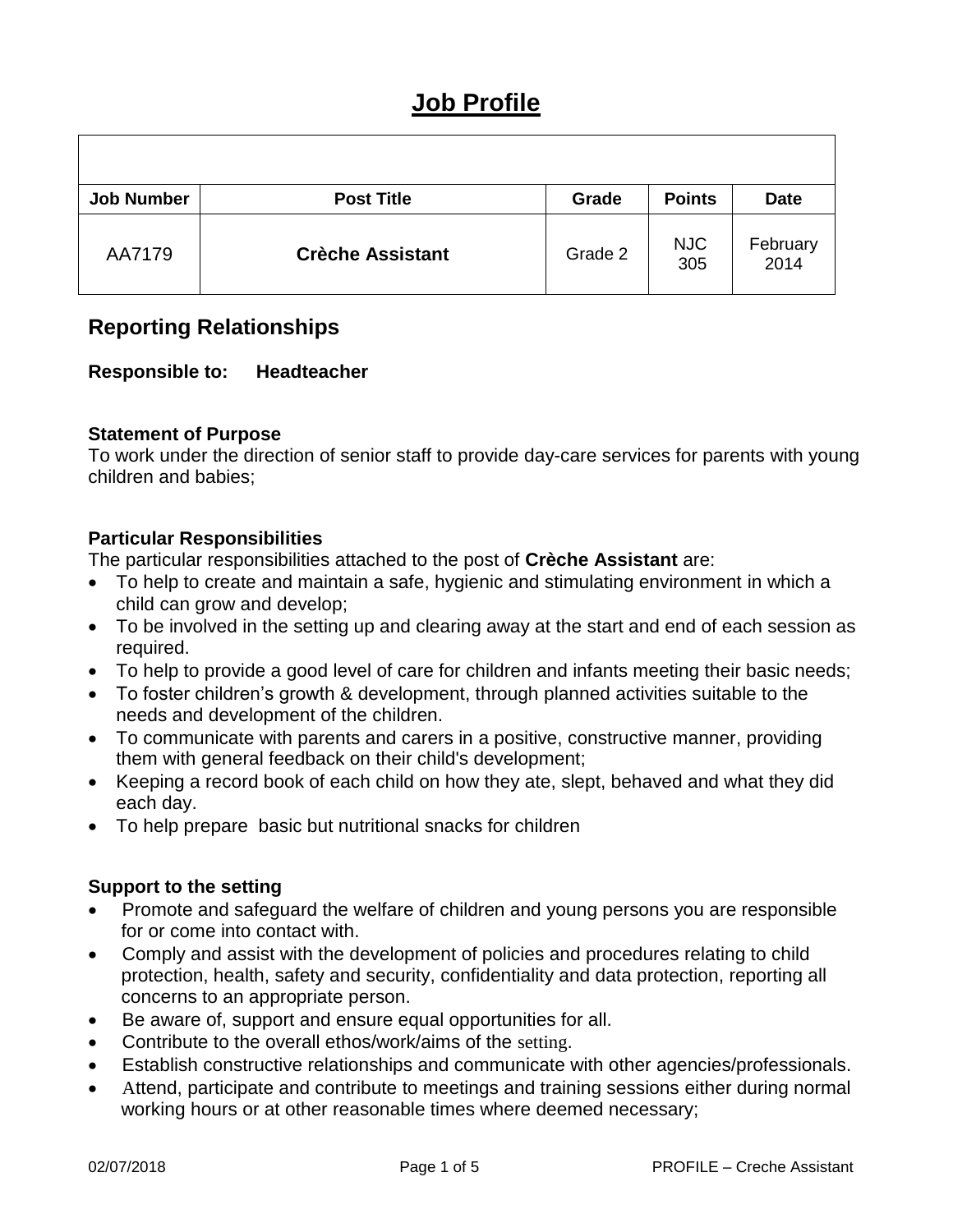- Recognise own strengths and areas of expertise and use these to advise and support others.
- To ensure that all staff, children and families are treated in a fair and equitable manner in accordance with the Equal Opportunities Policy;
- To undertake any other duties as appropriate;

**Professional Accountabilities** (this list is not exhaustive and should reflect the ethos of the school)

The post holder is required to be aware of and comply with policies and procedures relating to child protection, health, safety and security, confidentiality and data protection, reporting all concerns to an appropriate person. In addition they are to contribute to the achievement of the school's objectives through:

#### **Safeguarding**

 Promote and safeguard the welfare of children and young persons you are responsible for or come into contact with.

#### **Financial Management**

 Personally accountable for delivering services efficiently, efficiently within budget and to implement any approved savings and investment allocated to the service area.

#### **People Management**

- To comply and engage with people management polices and processes
- Contribute to the overall ethos/work/aims of the school.
- Establish constructive relationships and communicate with other agencies/professionals.
- Attend and participate in regular meetings.
- Participate in training and other learning activities and performance development as required.
- Recognise own strengths, areas of expertise and use these to advise and support others.

#### **Equalities**

 Ensure that all work is completed with a commitment to equality and anti-discriminatory practice, as a minimum to standards required by legislation.

#### **Climate Change**

• Delivering energy conservation practices in line with the County Council's corporate climate change strategy.

#### **Health and Safety**

 Ensure a work environment that protects people's health and safety and that promotes welfare and which is in accordance with the County Council's Health and Safety policy.

#### *Note 1:*

*The content of this job description will be reviewed with the post holder on an annual basis in line with the School's performance and development review policy. Any significant change in*  level of accountability that could result in a change to the grade must be discussed with the *post holder and the relevant trade union before submitting for re-evaluation.*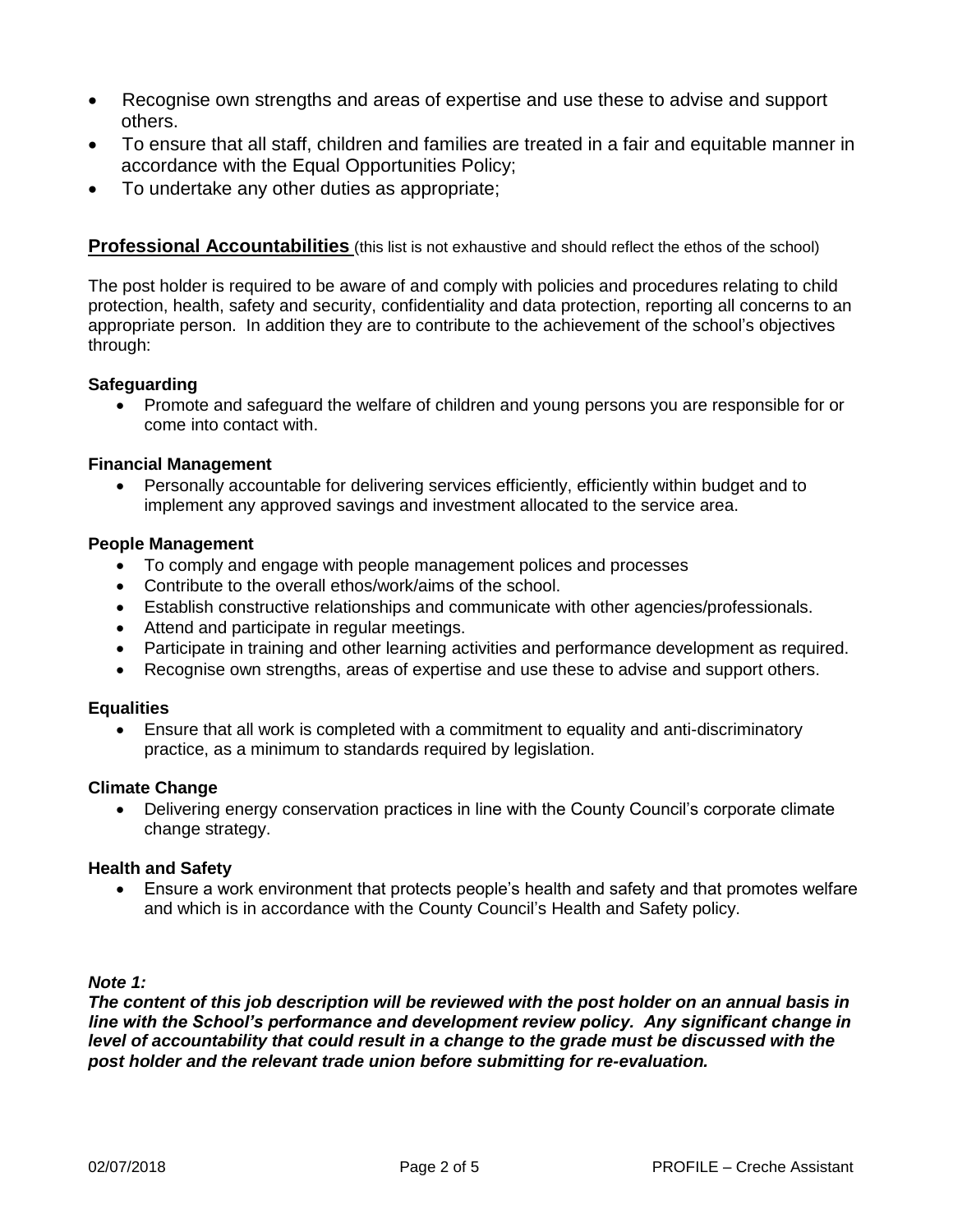# **Person Specification Crèche Assistant Level 1**

| <b>Minimum</b><br><b>Criteria for</b><br>Two Ticks * | <b>Criteria</b>                                                                                           | <b>Measured by</b> |
|------------------------------------------------------|-----------------------------------------------------------------------------------------------------------|--------------------|
|                                                      | <b>Experience</b><br>Working with or caring for children of relevant age                                  |                    |
|                                                      |                                                                                                           |                    |
|                                                      | <b>Qualifications/Training</b>                                                                            |                    |
|                                                      | Good understanding of numeracy/literacy skills.<br>Participate in development and training opportunities. |                    |
|                                                      | A qualification in childcare or early years education or                                                  | AF/I               |
|                                                      | equivalent experience)                                                                                    |                    |
|                                                      | <b>Knowledge/Skills</b>                                                                                   |                    |
|                                                      | Good communication skills.                                                                                |                    |
|                                                      | Ability to relate well to children and adults.                                                            | AF/I               |
|                                                      | Have good organisational skills.                                                                          |                    |
|                                                      | Ability to work constructively as part of a team and on own<br>initiative.                                |                    |
|                                                      | Basic knowledge of first aid, hygiene, nutrition & safety<br>would be desirable.                          |                    |